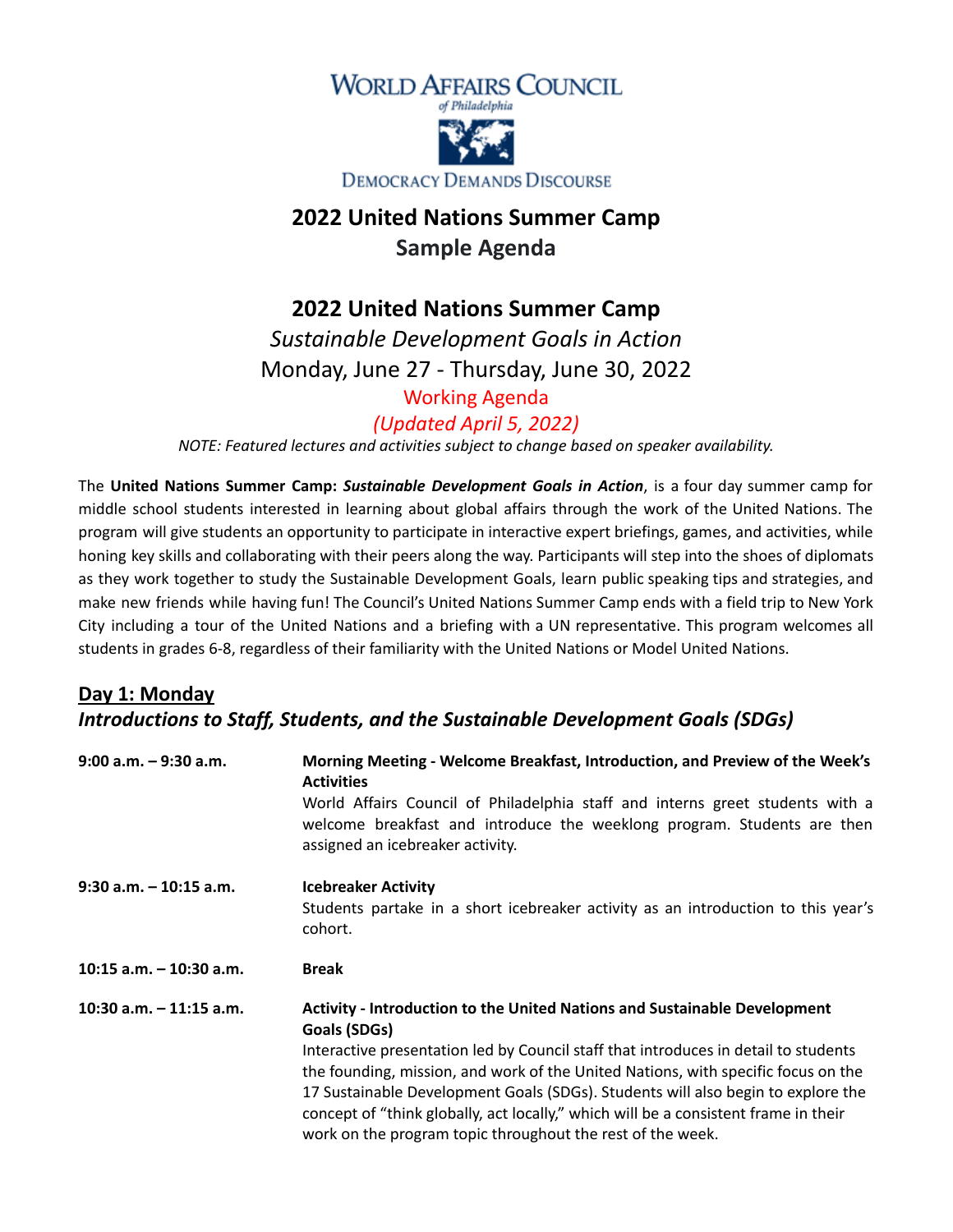| $11:15$ a.m. $-11:30$ a.m. | <b>Break</b>                                                                                                                                                                                                                                                                                                                                                                          |
|----------------------------|---------------------------------------------------------------------------------------------------------------------------------------------------------------------------------------------------------------------------------------------------------------------------------------------------------------------------------------------------------------------------------------|
| 11:30 a.m. $-$ 12:15 p.m.  | Expert Speaker Briefing - Continued Introduction to the UN and SDGs<br>Expert Speaker presentation providing an overview of the program topic,<br>including historical context, contemporary challenges and opportunities, and<br>examples of the SDGs in action.<br>(Potential to host a virtual briefing from an expert associated with a UN agency)                                |
| 12:15 p.m. - 12:45 p.m.    | <b>SDG Action Plan Project Prep</b><br>Students will work in small groups to begin their work in crafting their SDG Action<br>Plans by choosing one "People Focus" goal and one "Planet Focus" goal each to<br>base their projects on for the remainder of the program. Students will ultimately<br>present their finalized plans to the whole group on one of the last program days. |
| 12:45 p.m. $-1:00$ p.m.    | Daily Wrap<br>Opportunity for questions and group reflection on the day's topics. Review agenda<br>for tomorrow and what students should have prepared.                                                                                                                                                                                                                               |

#### **Day 2: Tuesday** *People Focus - How the SDGs Impact Humans*

| $9:00$ a.m. $-9:15$ a.m.  | Morning Meeting - Debrief from Yesterday and Preview of Today's Activities                                                                                                                                                                                                                                           |
|---------------------------|----------------------------------------------------------------------------------------------------------------------------------------------------------------------------------------------------------------------------------------------------------------------------------------------------------------------|
| $9:15$ a.m. $-10:00$ a.m. | <b>Expert Speaker Briefing - SDGs in Local Action: Human Impact</b><br>Expert speaker presentation focused on positive, impactful work in the<br>Philadelphia area related to the SDGs, with an emphasis on the program day's<br>"people focus." Potential topics include poverty, gender equality, and education.   |
| 10:00 a.m. - 10:15 a.m.   | <b>Break</b>                                                                                                                                                                                                                                                                                                         |
| 10:15 a.m. $-$ 11:45 a.m. | <b>Activity - Murals Visit and SDGs in Philadelphia</b><br>Council staff will lead students on an interactive walking tour to murals in Center<br>City Philadelphia that feature themes related to the SDGs. Students will utilize<br>journal-style worksheets to reflect on the murals throughout the walking tour. |
| 11:45 a.m. - 12:00 p.m.   | <b>Break</b>                                                                                                                                                                                                                                                                                                         |
| 12:00 p.m. - 12:45 p.m.   | <b>Activity - Visualizing the SDGs</b><br>Council Staff lead students in an activity centered around depictions of the SDGs,<br>either in visual or storytelling form. Students practice public speaking skills by<br>sharing their work with the rest of the group.                                                 |
| 12:45 p.m. - 1:15 p.m.    | <b>SDG Action Plan Project Prep</b><br>Students continue group work on their SDG Action Plans.                                                                                                                                                                                                                       |
| 1:15 p.m. $-$ 1:30 p.m.   | Daily Wrap-up<br>Opportunity for questions and group reflection on the day's topics. Review agenda<br>for tomorrow and what students should have prepared.                                                                                                                                                           |

**Day 3: Wednesday**